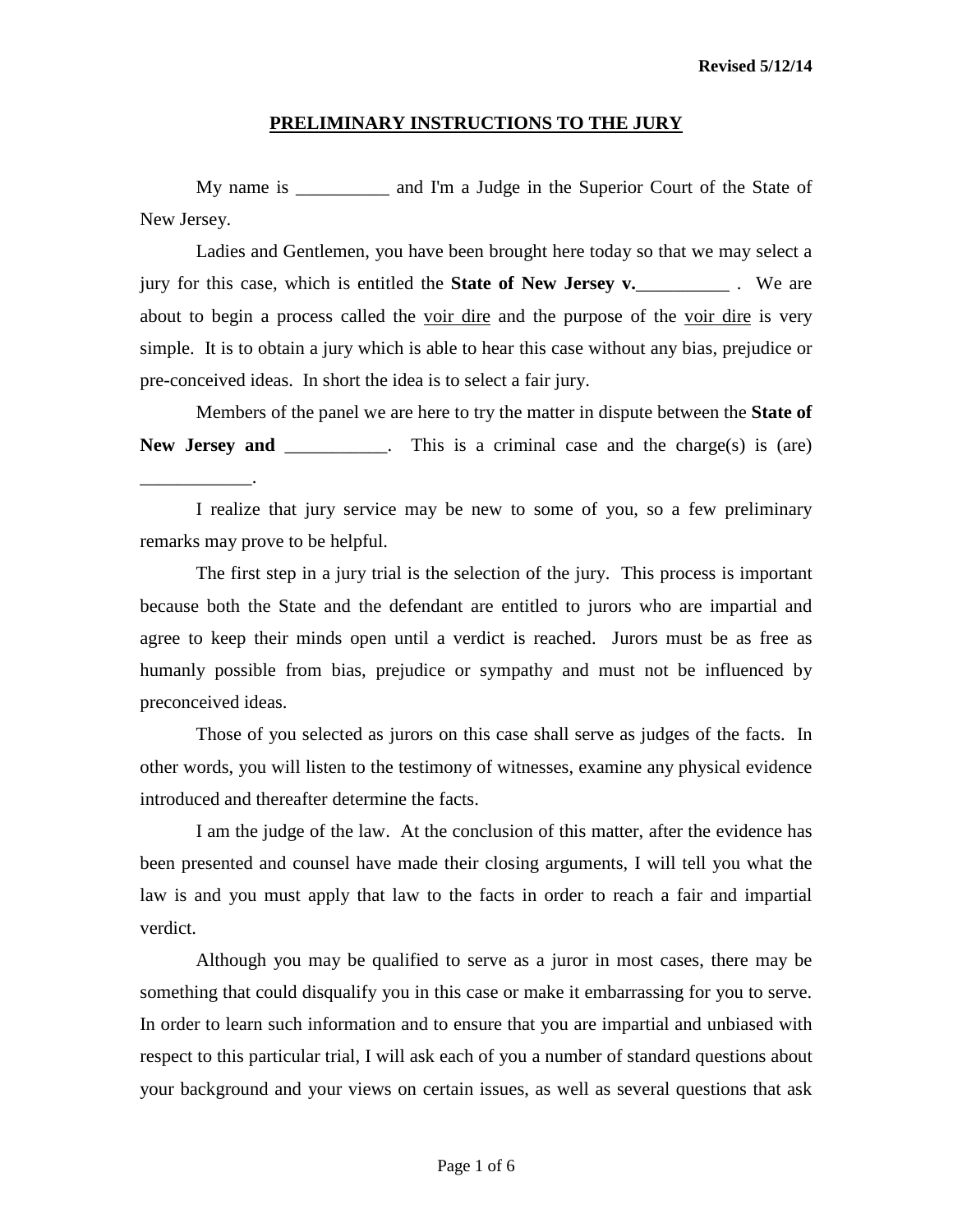about your television and Internet viewing habits, favorite news sources, and the like. This process ensures fairness in each case. I will go over each of the questions so that you understand them [and you've been given a printed version as well]. Please understand that the questions I will ask are for a legitimate purpose and not intended to pry into your personal affairs. It is a way for me, as well as the attorneys and the defendant, to learn life experiences that may affect your service on this trial. Do not hesitate to speak your mind honestly and plainly. It is very important that you answer each question fully and truthfully. Keep in mind that there are no right or wrong answers. Truthful and honest answers are necessary so that a fair and impartial jury can be selected.

As we mature we all to some extent develop certain biases, prejudices, fixed opinions and views. We develop these from our families, others around us, the media and from our everyday experiences. You are entitled to be who you are and to feel and think about things as you do. It is important to recognize any biases, prejudices, fixed opinions and views that you may have and to disclose them to me during jury selection. If for any reason my questions do not cover why you would not be able to listen with an open mind to the evidence in this case or be unable to reach a fair and impartial verdict, it is necessary that you volunteer this information to me when you are questioned.

If at any time during the jury selection process you wish to discuss anything with me concerning your ability to serve as a juror that you believe touches on a sensitive matter, raise your hand and I will speak with you outside the presence of the other jurors but in the presence of the attorneys [**choose appropriate**: [and the defendant] [and the defendant who is listening at counsel table through a headset].<sup>[1](#page-4-0)</sup> I do this because you may feel more comfortable responding with some degree of privacy and because I need you to be completely open and honest in your responses. I also want to avoid the risk that your comment could influence your fellow jurors if they heard it. These discussions will also be recorded as part of the court record.

After I have questioned each of you, you may be excused as a juror by me if in my opinion there is a valid reason why you should not serve. Each attorney may also

<span id="page-1-0"></span>See State v. W.A. 184 N.J. 45 (2005), advising that the defendant has the right to be present during voir dire sidebar conferences but must request to be present.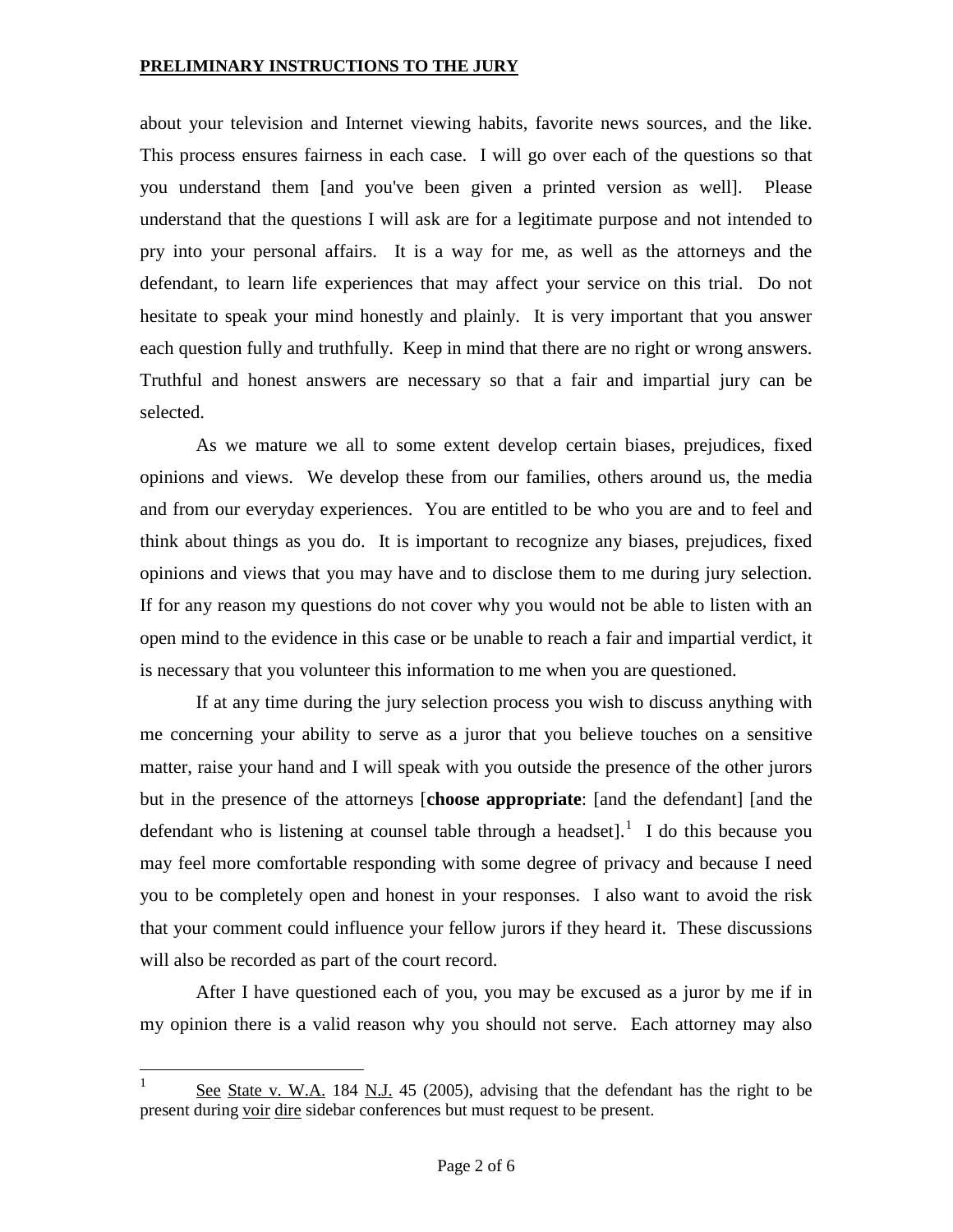excuse a limited number of jurors without giving any reason for doing so. In the event you are excused, please do not consider this an insult or take it personally. It is merely part of the process employed in selecting a jury as permitted by our Court Rules**.** If you are excused and return to the juror assembly area, it is important that you do not discuss anything about this case or about your experience in this courtroom with your fellow jurors -- because any such information may affect the ability of those individuals to serve on this trial or another trial.

Briefly this case involves: **EXPLAIN NATURE OF THE CASE AT BAR**

Our best estimate is that this case will take \_\_\_\_\_\_\_\_\_\_ or \_\_\_\_\_\_\_\_\_\_ days to complete. At the outside the attorneys and I feel that it could possibly take as much as days, but it is highly unlikely that it would take any more time than that.

## **(Discuss Daily Schedule of Trial)**

This is a criminal case there are certain principles of law that must be accepted and followed by jurors. $<sup>2</sup>$  $<sup>2</sup>$  $<sup>2</sup>$ </sup>

The indictment is not evidence of the defendant's guilt on the charge(s). An indictment is a step in the procedure to bring the matter before the court and jury for the jury's ultimate determination as to whether the defendant is guilty or not guilty on the charge(s) stated in it.

The defendant has pleaded not guilty to the charge(s) and is presumed to be innocent. Unless each and every element of the offense(s) charged is (are) proved beyond a reasonable doubt, the defendant must be found not guilty of that charge.

The burden of proving each element of the charge(s) beyond a reasonable doubt rests upon the State and that burden never shifts to the defendant. It is not the obligation or the duty of the defendant in a criminal case to prove his/her innocence or offer any proof relating to his/her innocence.

The prosecution must prove its case by more than a mere preponderance of the evidence, yet not necessarily to an absolute certainty.

The State has the burden of proving the defendant guilty beyond a reasonable doubt. Some of you may have served as jurors in civil cases, where you were told that it

<span id="page-2-0"></span><sup>&</sup>lt;sup>2</sup> At the least, the jury must be asked whether they understand the basic principles of presumption of innocence and those governing the indictment and whether they can abide by these principles. State v. Lumumba, 253 N.J. Super. 375, 394 (App. Div. 1992).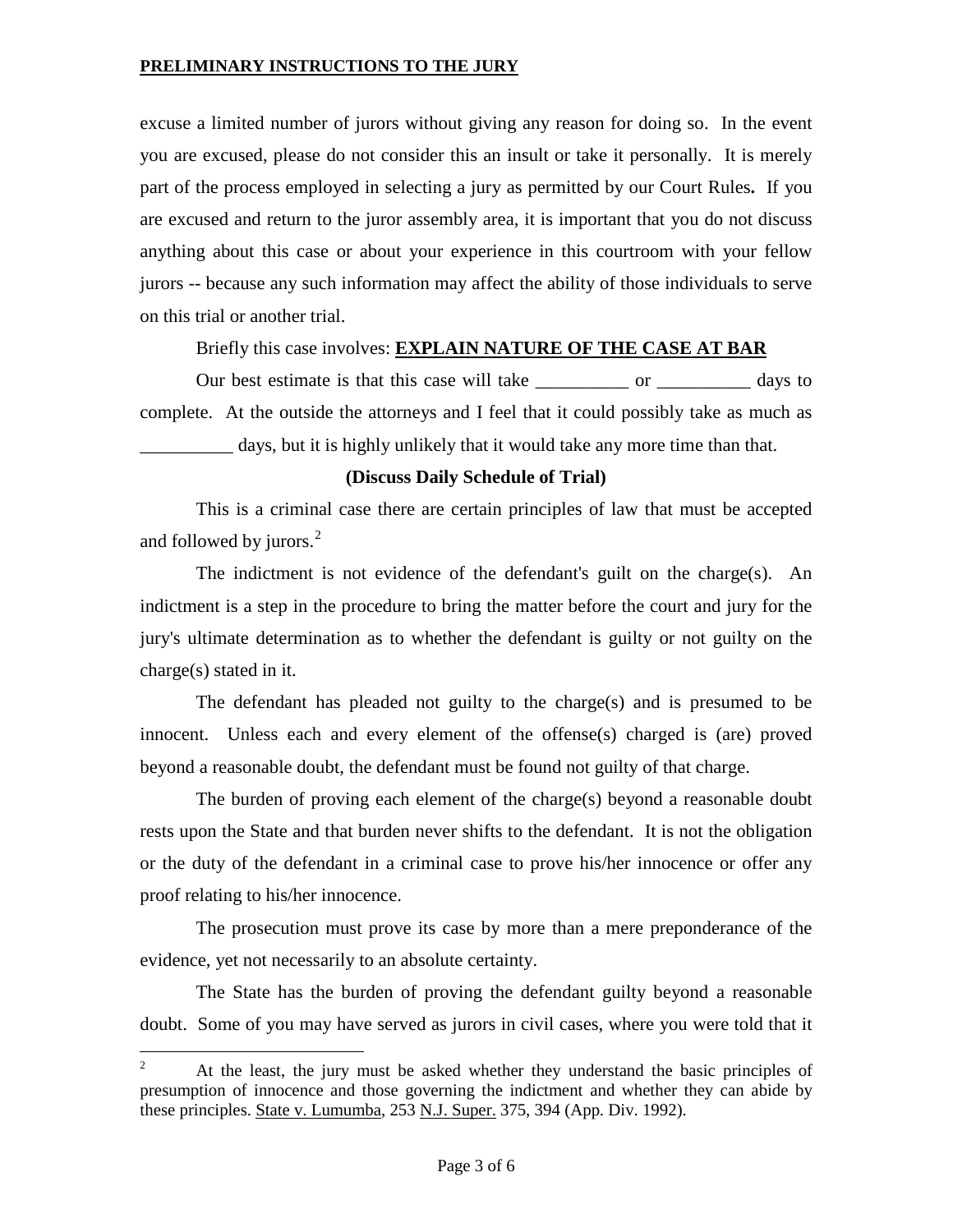is necessary to prove only that a fact is more likely true than not true. In criminal cases, the State's proof must be more powerful than that. It must be beyond a reasonable doubt.

A reasonable doubt is an honest and reasonable uncertainty in your minds about the guilt of the defendant after you have given full and impartial consideration to all of the evidence. A reasonable doubt may arise from the evidence itself or from a lack of evidence. It is a doubt that a reasonable person hearing the same evidence would have.

Proof beyond a reasonable doubt is proof, for example, that leaves you firmly convinced of the defendant's guilt. In this world, we know very few things with absolute certainty. In criminal cases the law does not require proof that overcomes every possible doubt. If, based on your consideration of the evidence, you are firmly convinced that the defendant is guilty of the crime charged, you must find him/her guilty. If, on the other hand, you are not firmly convinced of defendant's guilt, you must give the defendant the benefit of the doubt and find him/her not guilty.

You will have to apply the law as I give it to you regardless of your own personal feelings about it.

As this is a criminal case, your verdict must be unanimous; that is, all 12 deliberating jurors must agree upon the verdict. $3$ 

I would like to first introduce to you the attorneys. The State of New Jersey will be represented throughout these proceedings by \_\_\_\_\_\_\_\_\_\_\_\_. I would like (him/her) to rise and introduce (himself/herself) to you. The defendant will be represented by  $\frac{4}{\pi}$  $\frac{4}{\pi}$  $\frac{4}{\pi}$  I would like (him/her) to rise and introduce (himself/herself) to you, and (his/her) client.

#### **(Conduct the Voir Dire**)

**As you may have noticed, defendant is dressed in [jail] [prison] garb.** You must not speculate about the reason the defendant is wearing such clothing. The fact that (NAME OF DEFENDANT) is dressed in [jail] [prison] clothing is irrelevant to the issue of whether the State has proven defendant's guilt of the charge(s) beyond a reasonable doubt and cannot form the basis of any discussion during your deliberations. Will any of you have any difficulty in carrying out my instruction on this matter?

<span id="page-3-0"></span> $3 \text{ See State v. Milton, } 178 \text{ N.J. } 421 \text{ (2004), setting forth the process to be used to determine }$ the unanimity of the verdict.

Do not mention that the defense attorney is a public defender.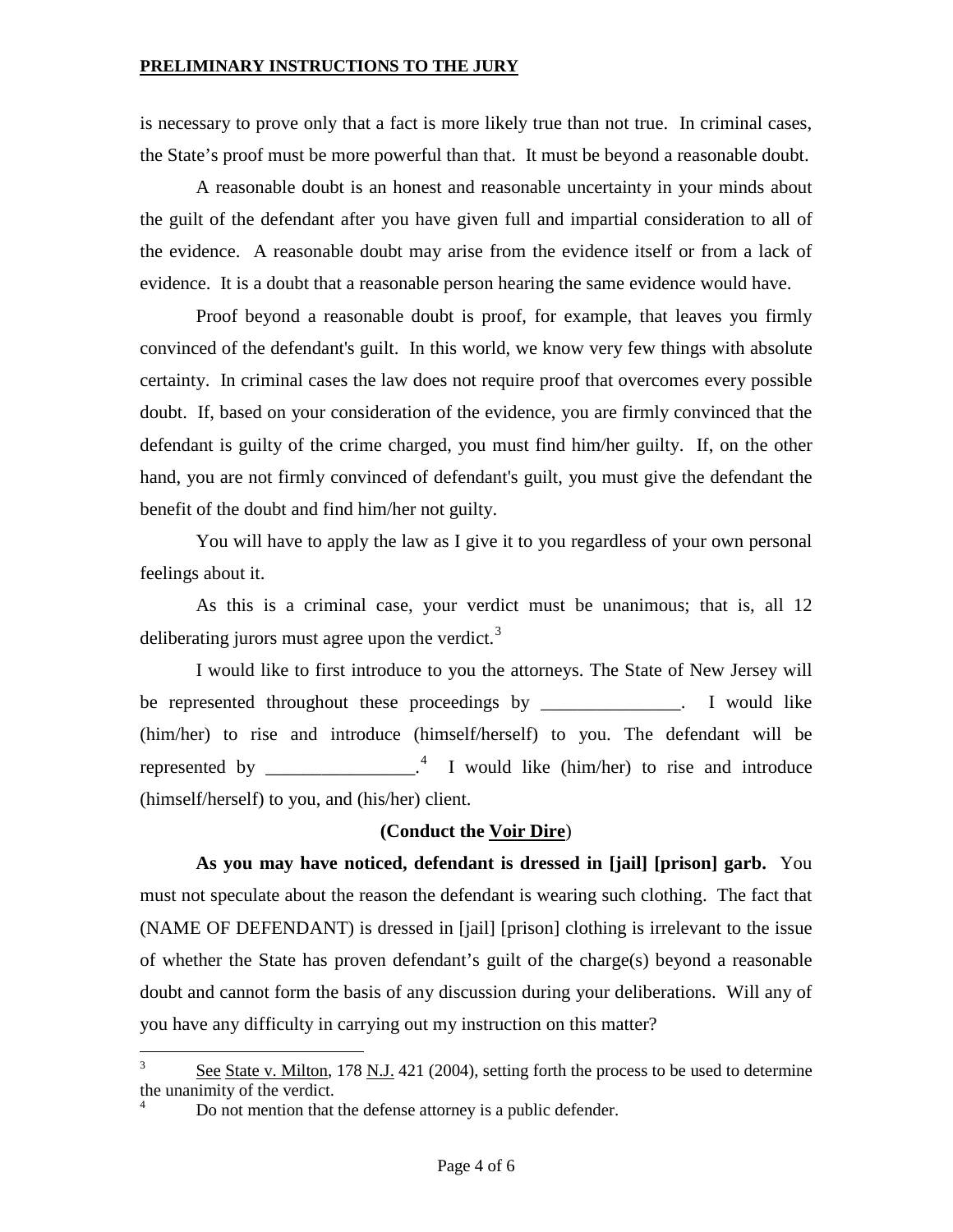# **[CHARGE NOW IF NOT PREVIOUSLY CHARGED BEFORE FIRST BREAK]**

# **INSTRUCTIONS REGARDING JUROR RESEARCH FIRST RECESS**

In a few minutes you will be excused for a short break. I instruct that you must not discuss this case among yourselves or with anyone else during this or any other recess.

No one is permitted to talk to you about this case outside the courtroom. If you should see any of the attorneys or parties and they do not greet you, do not be offended or think that they are being rude. They are not permitted to talk to you. If anyone approaches you and tries to talk about this case report that to me or my staff immediately without discussing it with your fellow jurors. Do NOT discuss anything about this case with your fellow jurors until I instruct you to do so at the end of the case after you have heard all of the evidence produced in this courtroom, heard the summations of the lawyers, heard my instructions to you about the law. Once I instruct you to begin your deliberations in the privacy of the jury room that will be the first time you can discuss this case. You may NOT have any discussions with anyone before then about this case.

During this or any other recess, or when you go home at the end of the day, I instruct you NOT to discuss this case with anyone such as your fellow jurors, friends, coworkers or family members. Do NOT text them, phone them, e-mail them, tweet them about this case by any means either in person or by any electronic means. Every conversation about a jury trial begins with just a single sentence no matter how innocent. If you start talking about this trial with someone else, that person will say something that might affect your thinking about the facts of this case. That would obviously be unfair to both parties in this case because what some other person says outside this courtroom is NOT evidence in this case.

<span id="page-4-0"></span>I instruct you not to read or have anyone read to you any newspaper accounts or search the internet for any media accounts about this trial or read or have anyone read to you or search the Internet for blogs, tweets or Facebook pages about any persons, topics or places related to this case. I also instruct you not to visit the scene(s) of the incident(s) or try to view (it/them) on the Internet through Mapquest or Google Earth type sites. Do